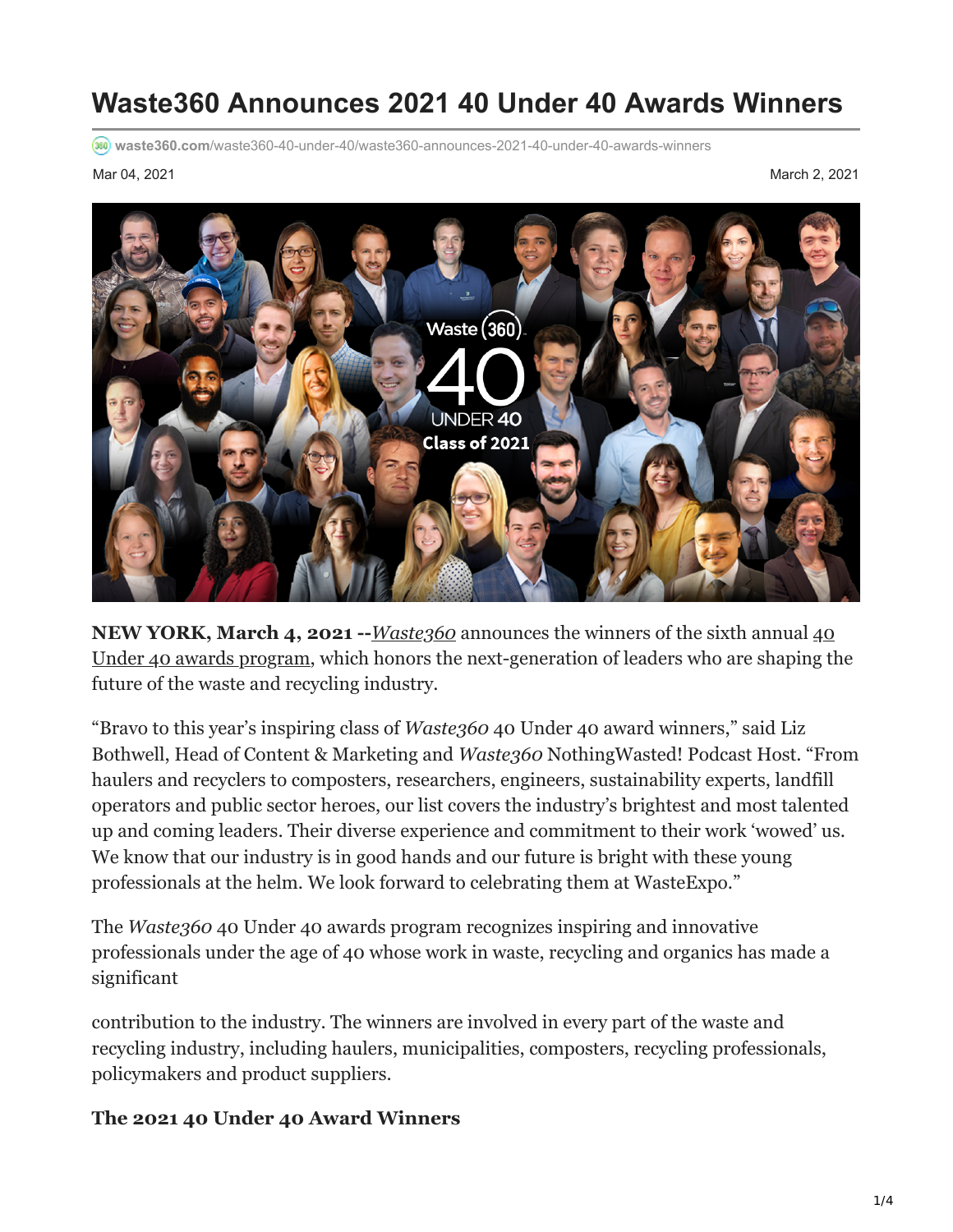- Korey Jones, Solid Waste Collections Administrator, **Athens-Clarke County**
- Mike Zukusky, CFO, **Big Truck Rental**
- Vinnie Bevivino, Director of Organics, **Bioenergy DevCo**
- Kristian Buur, President, **Bramidan USA**
- Taylor Norton, Vice President of Strategic Partnerships, **Budget Dumpster**
- Joanne Brasch, PhD, Special Projects Manager, **California Product Stewardship Council**
- Rachel Ashworth, Director of Industrial Solutions, **Casella Resource Solutions**
- Eduardo Rodriguez, Operations Manager, **City of Phoenix**
- Meaghan Davis, Manager, Circular Economy & Innovation, Solid Waste Management Services, **City of Toronto**
- Timothy Mitchell, Senior Project Manager, **Civil & Environmental Consultants, Inc.**
- Brendon Pantano, CEO, **Coastal Waste & Recycling, Inc.**
- Ben Parry, CEO, **Compost Crew**
- Rachael Graziotto, Analyst, Sales Operations, **Covanta Environmental Solutions**
- Stephanie C. Bolyard, Research and Scholarships Program Manager, **Environmental Research & Education Foundation (EREF)**
- Andrea Rodriguez-Pinero, Director of Recycling, US, **FCC Environmental Services**
- Jennifer Guhl, Development & Marketing Director, **Food Rescue US**
- Seth Heath, General Manager, **GFL Environmental**
- Zebedee McLaurin VI, Sustainability Director, **Goodr, Inc.**
- William Brinker, Managing Director, **Landfill Group**
- Brandon D. Hurst, President/CEO, **Martin Environmental Services Inc.**
- Michael Derr, Senior Sales Manager, **McNeilus | An Oshkosh Corporation Company**
- Kisha Murray, Manager, **Miami Dade County Department of Solid Waste Management, Code Enforcement Division**
- Jason Utgaard, General Manager, **Momentum Recycling**
- Julie Raskin, Executive Director, **NYC Sanitation Foundation**
- Renee Barker, Food System Sustainability Manager, **Postmates, Inc**
- Rachel Perlman, Senior Associate for Policy and Programs, **Product Stewardship Institute**
- Brennan Madden, Senior Consultant, **RRS**
- Elizabeth Montoya, Chief of Protocol and Investor Relations, **Rubicon**
- Leah Tischler, Sustainability Manager, **SBM**
- Brett Belda, Vice President, Waste Technology Division, **Schaefer Systems International, Inc.**
- Somshekhar Kundral, Senior Project Manager, **SCS Engineers**
- John Fearrington, Project Engineer, **Smith Gardner, Inc.**
- Kyle O'Keefe, Director of Innovation and Programs, **Solid Waste Authority of Central Ohio (SWACO)**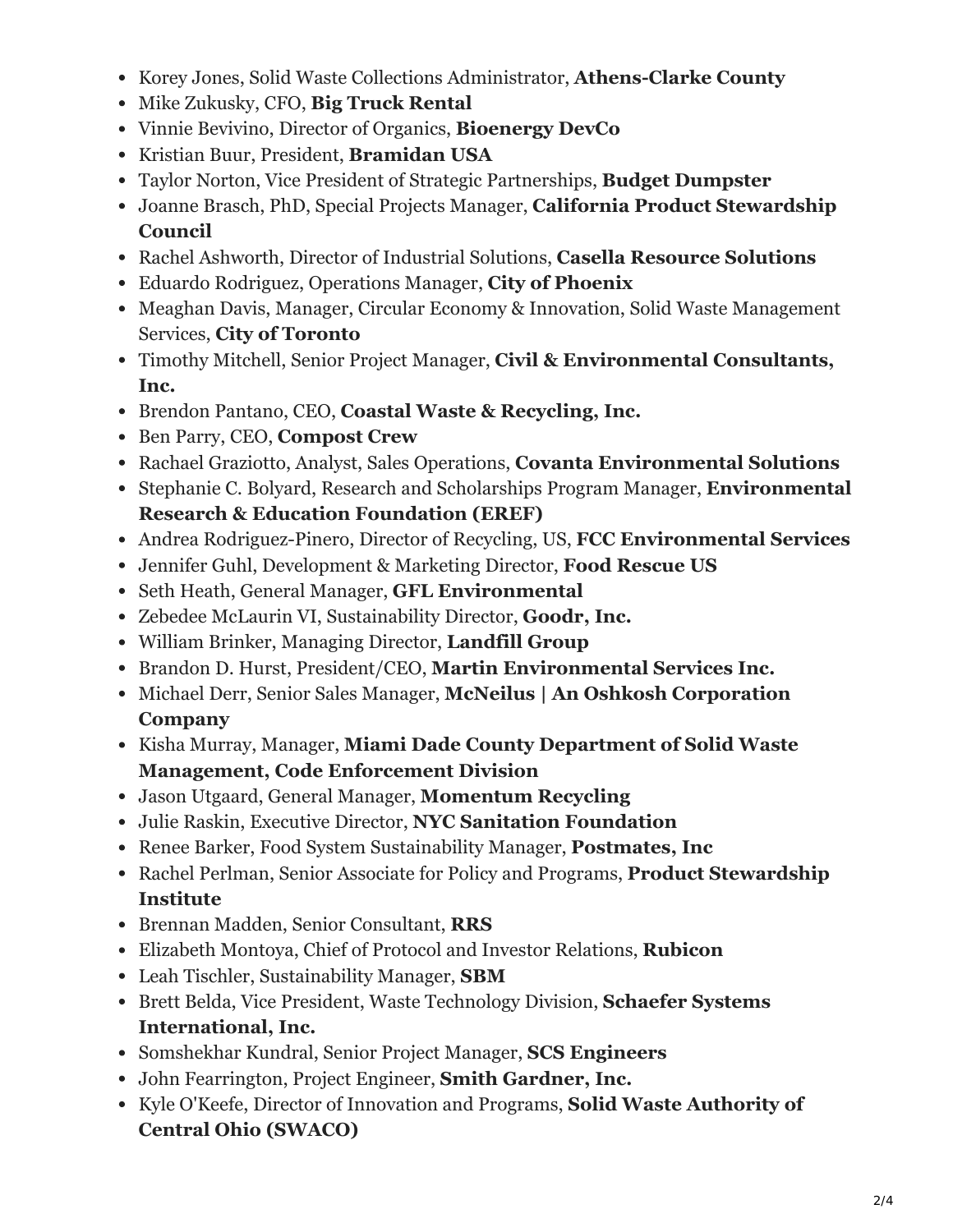- Kari Armbruster, Zero Hunger | Zero Waste Program Lead, **The Kroger Co.**
- Chance Hennig, Regional Sales Manager, **Toter, A Wastequip Brand**
- TJ Troiano, Chief Operating Officer, **Troiano Waste Services, Inc.**
- Celeste McMickle, Director of Client Solutions TRUE Certification, **U.S. Green Building Council**
- Aaron Bradley, Division Vice President, **Waste Connections**
- Katy Wong, Project Manager, **Waste Management**
- John Winters, Route Optimization Manager, **Winters Bros. Waste Systems**

#### *Waste360* **Innovator and Changemaker Awards**

Clark Dinnison, Head of Product, **Replenysh** has been honored with the *Waste360* Innovator Award, which recognizes innovators and forward thinkers who often use technology to better the industry. Dinnison is an innovative thinker and visionary to see beyond market norms and capitalize on the underserved markets by implementing strategic partnerships. He has created software and applications that have fundamentally changed the way business is done from collections and tracking to optimization. His work has changed the way materials are moved and used in a way that has not been done before.

Noah Moretter, CEO, **Noah's Recycling** has been honored with the *Waste360* Changemaker Award, which recognizes leaders who are creating real, meaningful, positive change for the waste, recycling and organics industry. During the pandemic, this young man started his own recycling company and donates a portion of the money he makes to a local food shelf. He has a passion for responsible recycling, saving the planet and wants to share his knowledge with his classmates, his community and the world. His goals are big, he wants to be the CEO of Waste Management.

A panel of expert judges from *Waste360* evaluated the nominations and consulted with an external advisor to select the finalists and winners.

The winners will be honored during an awards ceremony at [WasteExpo,](http://www.wasteexpo.com/) North America's leading solid waste, recycling and organics industry event, June 28-30, 2021 in Las Vegas. For more information on WasteExpo, please visit [WasteExpo.com](http://www.wasteexpo.com/) or follow WasteExpo on Twitter at [@Waste\\_Expo.](http://twitter.com/Waste360)

View past classes of *Waste360* 40 Under 40 awards winners:

### **About WasteExpo**